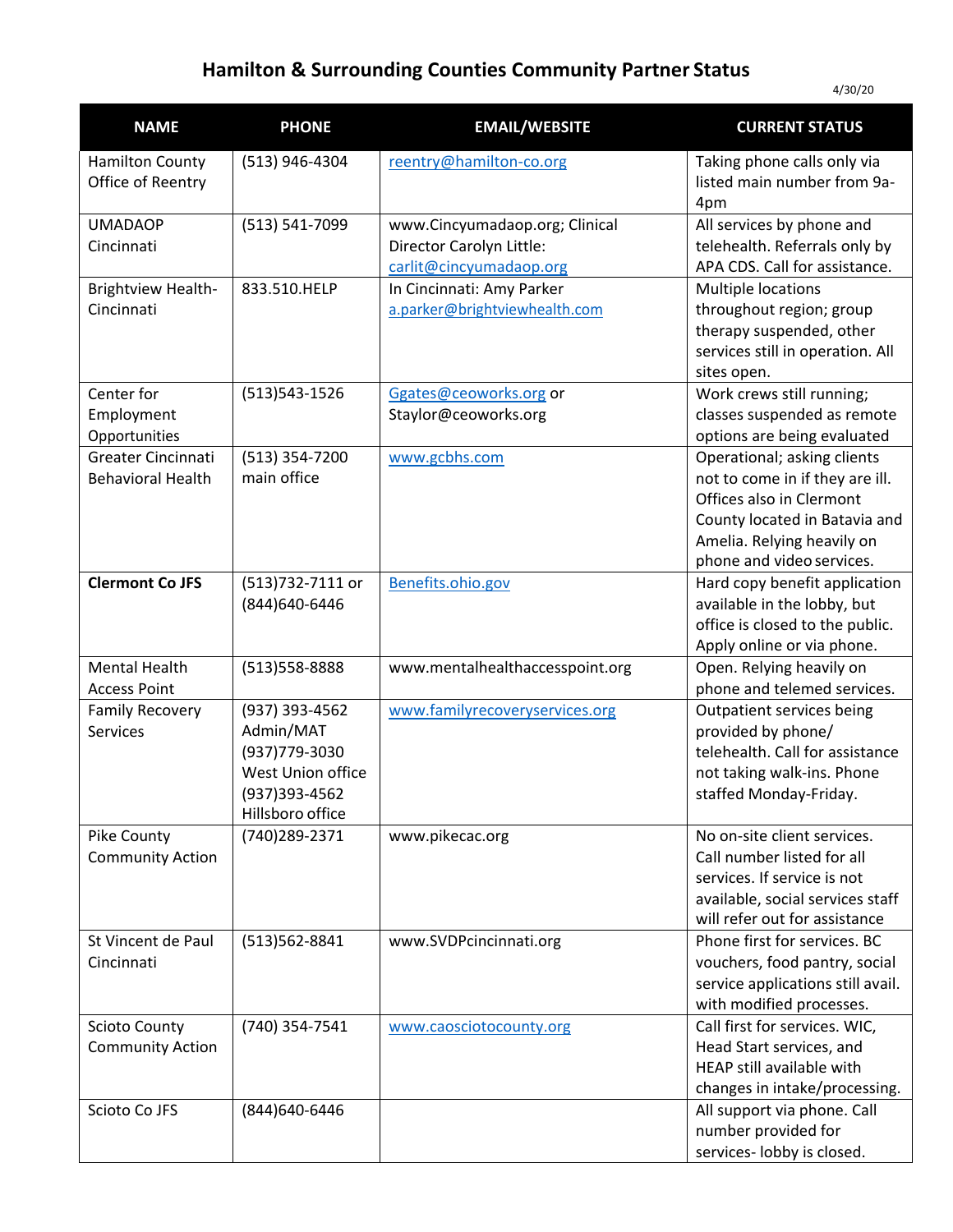| <b>Ross County</b>      | (740) 702-7222       | rossccac.org; Family Support Director | Asking clients to attempt to   |
|-------------------------|----------------------|---------------------------------------|--------------------------------|
| <b>Community Action</b> |                      | Kandy Tennant: ktennant@rossccac.com  | secure service via phone       |
|                         |                      |                                       | before in-person visits.       |
|                         |                      |                                       |                                |
| Cincinnati              | (513) 946-7200       | www.omj-cinham.org                    | Resource room is closed. Job   |
| <b>Hamilton County</b>  |                      |                                       | board and copy services still  |
| Ohio Means Jobs         |                      |                                       | available.                     |
|                         |                      |                                       |                                |
| <b>HELP Reentry</b>     | (513)432-0907        | HELPProgramCincinnati@outlook.com     | Employment services and        |
| Program                 | [text preferred]     |                                       | transportation services still  |
|                         |                      |                                       | operational for current        |
|                         |                      |                                       | members. No classes running    |
|                         |                      |                                       | at this time, not adding new   |
|                         |                      |                                       | members.                       |
| One City for            | (513)498-6792        | www.onecityforrecovery.org            | Operations in Butler, Warren   |
| Recovery                | Warren&Clinton       |                                       | and Hamilton County.           |
|                         | (877) 695-6333       |                                       | Limited transportation         |
|                         | <b>Butler County</b> |                                       | service; otherwise             |
|                         | (844) 427-4747       |                                       | operational                    |
| Freestore               | (513)482-4500        |                                       | Liberty Street market open     |
| Foodbank                |                      |                                       | 9a-3p for food distribution.   |
|                         |                      |                                       | Call (513)357-4600 for food    |
|                         |                      |                                       | assistance. Call (513)381-     |
|                         |                      |                                       | SNAP for benefit enrollment    |
|                         |                      |                                       | assistance.                    |
| Our Daily Bread         | (513)621-6364        |                                       | Carry out coffee and donuts    |
|                         |                      |                                       | at 830am, and hot to-go        |
|                         |                      |                                       | meals from 845a-1130a at       |
|                         |                      |                                       | 1730 Race St., Cincinnati      |
| Spero Health            | (513)880-0016        | www.sperohealth.org                   | Call for assessment. Newly     |
|                         |                      |                                       | operational recovery services  |
|                         |                      |                                       | in Fairfield: MAT, counseling, |
|                         |                      |                                       | peer support                   |
| Cincinnati Works        | (513)744-WORK        | www.cincinnatiworks.org               | Only serving existing          |
|                         |                      |                                       | members until further notice   |
| The Next Right          | (513) 727-1438       |                                       | Recovery services being        |
| Thing Middletown        |                      |                                       | offered primarily via phone    |
|                         |                      |                                       | and video. Call for            |
|                         |                      |                                       | assessment via phone.          |
| Adams/Brown             | (800) 553-7393       |                                       | Requesting clients call for    |
| <b>Community Action</b> |                      |                                       | service linkage rather than    |
| Program                 |                      |                                       | walk-in                        |
| Salvation Army          | (513) 762-5600       |                                       | Call for services. Community   |
| Cincinnati              |                      |                                       | centers are attempting to      |
|                         |                      |                                       | keep limited business hours.   |
| City Link Center        | (513)357-2000        |                                       | No new client services, active |
|                         |                      |                                       | programs suspended.            |
|                         |                      |                                       | Active/current clients can     |
|                         |                      |                                       | leave a message at x5011 to    |
|                         |                      |                                       | contact their coordinator.     |
|                         |                      |                                       |                                |